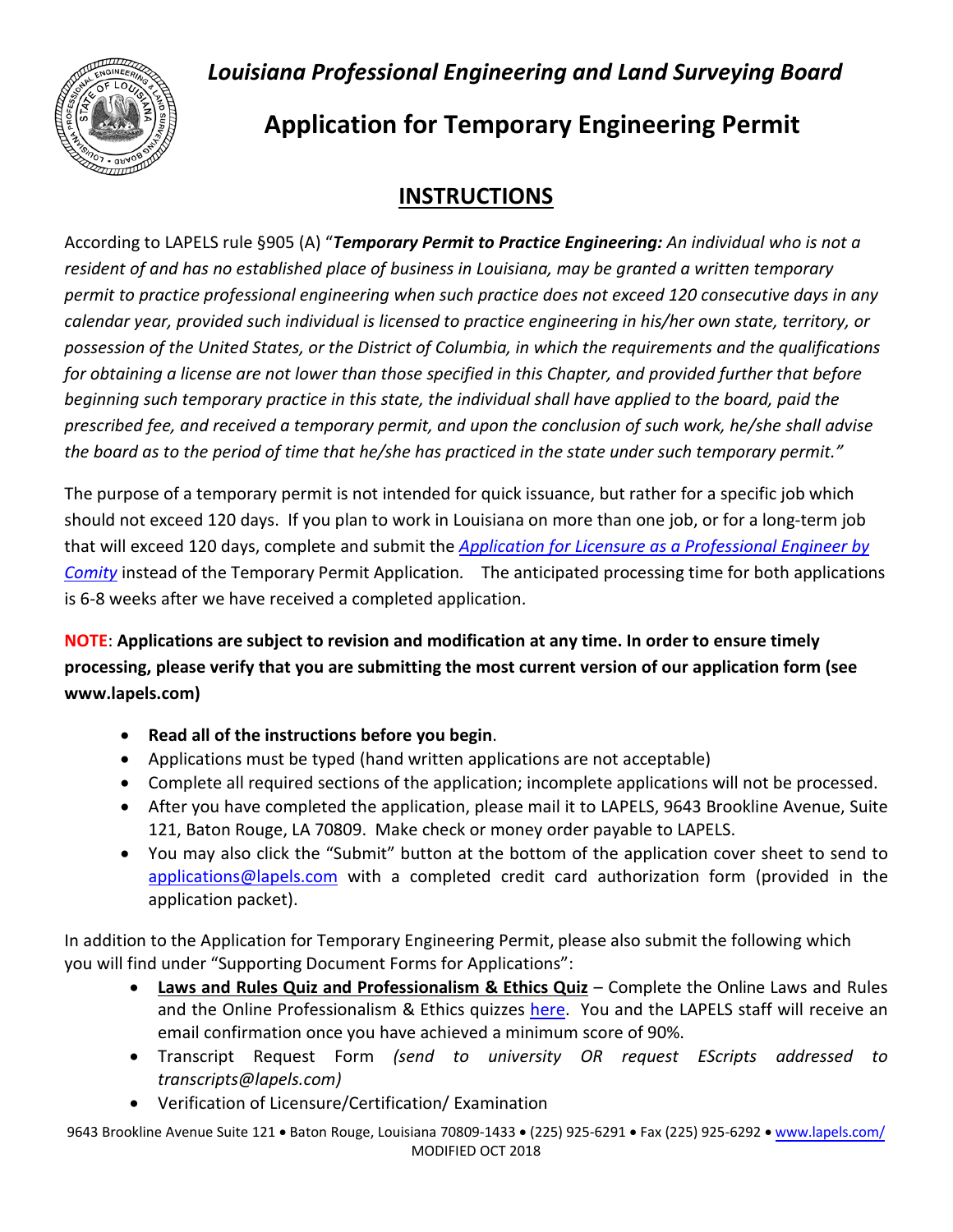#### **Section 1 – Personal Information**

• Complete this section, entering your full legal name and social security number. Enter dates using this format: MM/DD/YYYY

*Louisiana Revised Statute 37:23 requires that every application by an individual for a professional license, permit or certificate shall require the applicant's social security number. Disclosure of your social security number is mandatory for this purpose and for purposes of establishing, modifying or enforcing family and child support obligations and locating an individual who is under an obligation to pay family or child support under La. R.S. 46:236.1.1, et seq. Failure to provide your social security number for these mandatory purposes will result in the denial of your licensure, permit or certificate application. Disclosure of your social security number is voluntary for disclosure to other state regulatory agencies, testing and examination vendors, law enforcement agencies, and other private federations and associations involved in professional regulation. Such disclosure is for identification purposes only. Your social security number will not be released for any other purpose not provided by law.*

- Do not leave any section blank. State 'N**/A'** where applicable.
- Provide a phone number and email address where you can be reached during the day.

**Section 2 – Education** – indicate **ALL** colleges/universities attended where a degree was conferred or is in progress.

- **Transcript Request form** after completing the appropriate fields, print this form and send on to each college/university you attended. Transcripts must be submitted directly to LAPELS by the college/university per LAPELS per **§Rule** 1701.C. (send to university, or request EScripts addressed to [transcripts@lapels.com\)](mailto:transcripts@lapels.com). **Transcripts which have been issued to the applicant in an envelope sealed by the university will be rejected by LAPELS.**
- **NCEES Dashboard** If you have an NCEES dashboard that contains this information, no further action is needed.

**The Board requires that all applicants with a foreign (non-US) non-ABET degree must obtain a credential evaluation prior to applying to LAPELS. See box below for approved evaluation service center. Evaluations from providers other than that listed below are not acceptable.**

> APPROVED CREDENTIAL SERVICE CENTERS [NCEES Center for Evaluation](http://ncees.org/credentials-evaluations/)